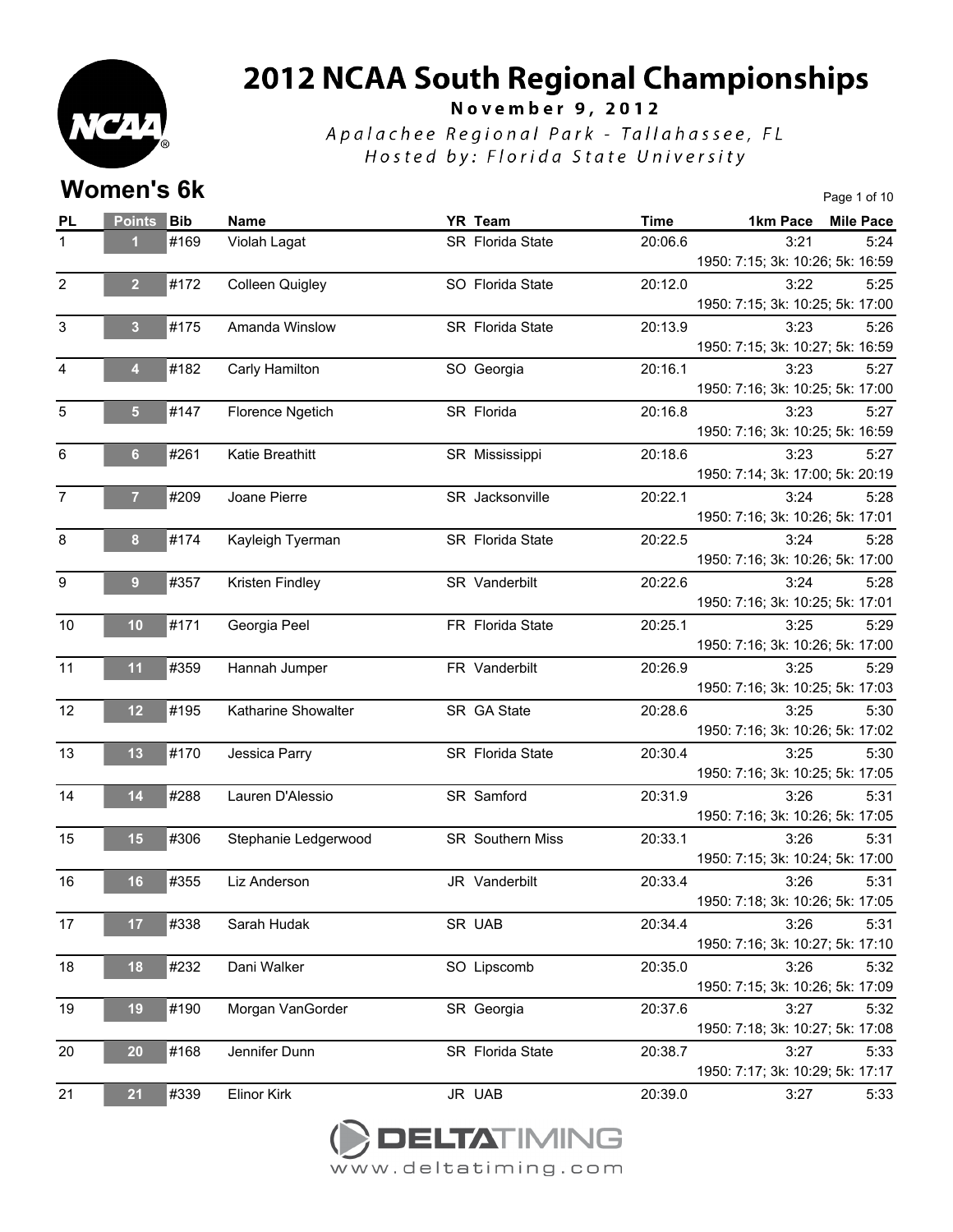

November 9, 2012

Apalachee Regional Park - Tallahassee, FL Hosted by: Florida State University

**Women's 6k** Page 2 of 10

| <b>PL</b> | Points Bib |      | Name                  | YR Team          | <b>Time</b> | 1km Pace Mile Pace               |
|-----------|------------|------|-----------------------|------------------|-------------|----------------------------------|
|           |            |      |                       |                  |             | 1950: 7:15; 3k: 10:27; 5k: 17:11 |
| 22        | 22         | #143 | Callie Cooper         | SR Florida       | 20:41.4     | 3:27<br>5:33                     |
|           |            |      |                       |                  |             | 1950: 7:13; 3k: 10:26; 5k: 17:14 |
| 23        | 23         | #124 | Maria Elbon           | SO Belmont       | 20:43.4     | 3:28<br>5:34                     |
|           |            |      |                       |                  |             | 1950: 7:14; 3k: 10:26; 5k: 17:10 |
| 24        | 24         | #103 | Katelyn Greenleaf     | FR Alabama       | 20:44.2     | 3:28<br>5:34                     |
|           |            |      |                       |                  |             | 1950: 7:15; 3k: 10:27; 5k: 17:15 |
| 25        | 25         | #290 | <b>Rachel Roberts</b> | FR Samford       | 20:46.8     | 3:28<br>5:35                     |
|           |            |      |                       |                  |             | 1950: 7:17; 3k: 10:28; 5k: 17:11 |
| 26        | 26         | #185 | <b>Bret McDaniel</b>  | SO Georgia       | 20:49.2     | 3:29<br>5:35                     |
|           |            |      |                       |                  |             | 1950: 7:21; 3k: 10:38; 5k: 17:33 |
| 27        | 27         | #264 | <b>Haley Cutright</b> | SO Mississippi   | 20:49.3     | 3:29<br>5:35                     |
|           |            |      |                       |                  |             | 1950: 7:23; 3k: 10:39; 5k: 17:24 |
| 28        | 28         | #271 | Kayleigh Skinner      | JR Mississippi   | 20:50.0     | 3:29<br>5:36                     |
|           |            |      |                       |                  |             | 1950: 7:20; 3k: 10:35; 5k: 17:25 |
| 29        | 29         | #145 | Shelby Hayes          | JR Florida       | 20:50.6     | 3:29<br>5:36                     |
|           |            |      |                       |                  |             | 1950: 7:19; 3k: 10:31; 5k: 17:13 |
| 30        | 30         | #176 | Leslie Boozer         | SR Georgia       | 20:53.5     | 3:29<br>5:37                     |
|           |            |      |                       |                  |             | 1950: 7:17; 3k: 10:31; 5k: 17:25 |
| 31        | 31         | #149 | Stephanie Strasser    | JR Florida       | 20:54.6     | 3:29<br>5:37                     |
|           |            |      |                       |                  |             | 1950: 7:19; 3k: 10:32; 5k: 17:26 |
| 32        | 32         | #317 | Alexis Panisse        | FR Tennessee     | 20:56.0     | 3:30<br>5:37                     |
|           |            |      |                       |                  |             | 1950: 7:15; 3k: 10:27; 5k: 17:19 |
| 33        | 33         | #282 | Shelby Kittrell       | SR North Florida | 20:58.6     | 3:30<br>5:38                     |
|           |            |      |                       |                  |             | 1950: 7:17; 3k: 10:29; 5k: 17:25 |
| 34        | 34         | #361 | Allie Scalf           | SR Vanderbilt    | 20:59.7     | 3:30<br>5:38                     |
|           |            |      |                       |                  |             | 1950: 7:20; 3k: 17:24; 5k: 21:00 |
| 35        | 35         | #150 | Agata Strausa         | JR Florida       | 21:02.0     | 3:31<br>5:39                     |
|           |            |      |                       |                  |             | 1950: 7:16; 3k: 10:27; 5k: 17:06 |
| 36        | 36         | #180 | Nicole DiMercurio     | JR Georgia       | 21:03.1     | 3:31<br>5:39                     |
|           |            |      |                       |                  |             | 1950: 7:21; 3k: 10:39; 5k: 17:35 |
| 37        | 37         | #257 | Renee Masterson       | SR Miss State    | 21:04.5     | 3:31<br>5:40                     |
|           |            |      |                       |                  |             | 1950: 7:22; 3k: 10:36; 5k: 17:29 |
| 38        | 38         | #260 | <b>Chloe Phillips</b> | JR Miss State    | 21:04.6     | 3:31<br>5:40                     |
|           |            |      |                       |                  |             | 1950: 7:22; 3k: 10:37; 5k: 17:31 |
| 39        | 39         | #249 | Katlyn Will           | SR Mercer        | 21:05.0     | 3:31<br>5:40                     |
|           |            |      |                       |                  |             | 1950: 7:26; 3k: 10:40; 5k: 17:33 |
| 40        | 40         | #302 | Nicole Rozario        | SR South Florida | 21:05.5     | 3:31<br>5:40                     |
|           |            |      |                       |                  |             | 1950: 7:19; 3k: 10:35; 5k: 17:31 |
| 41        | 41         | #272 | Anne Threlkeld        | SR Mississippi   | 21:06.0     | 3:31<br>5:40                     |
|           |            |      |                       |                  |             | 1950: 7:21; 3k: 10:39; 5k: 17:34 |

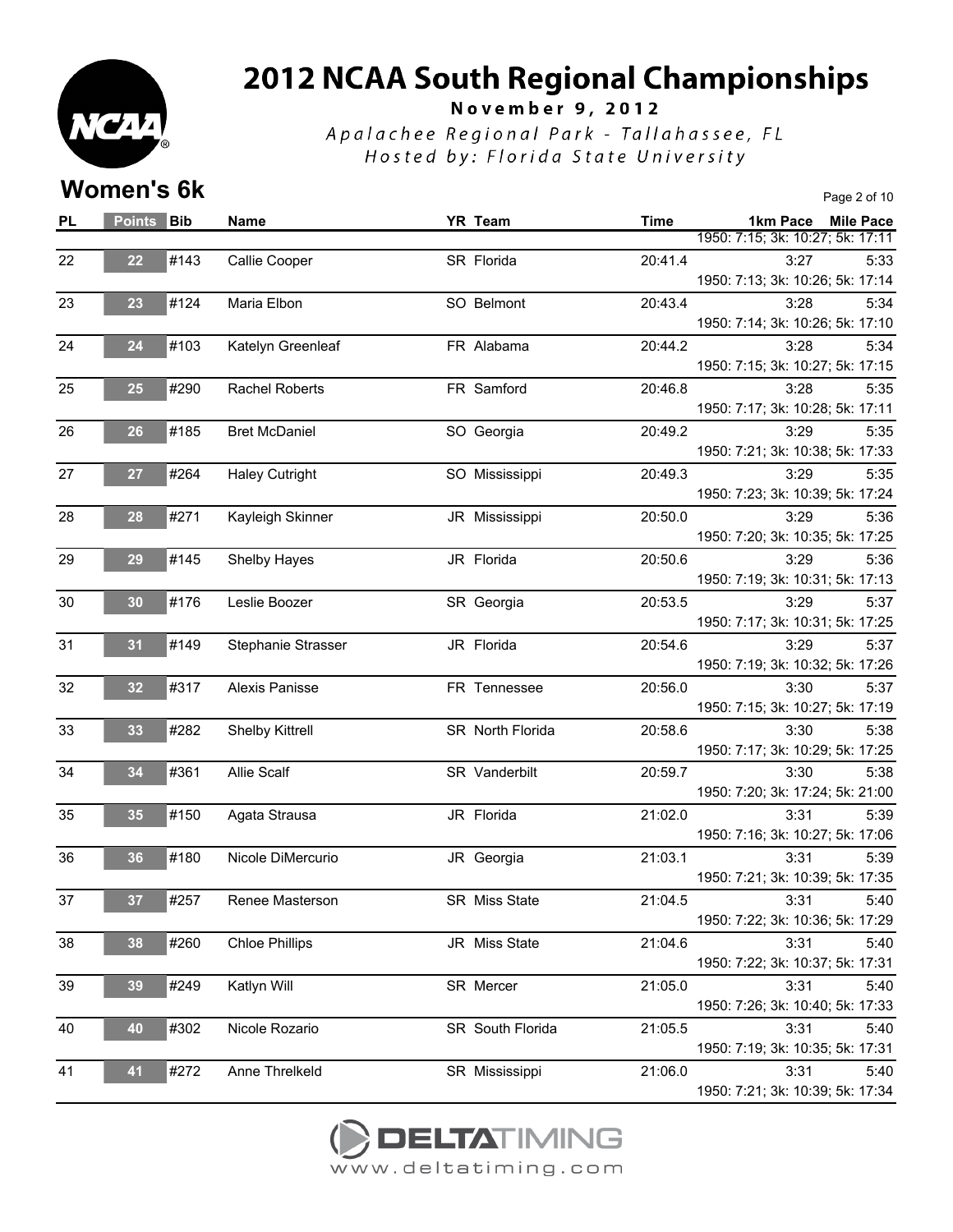

November 9, 2012

Apalachee Regional Park - Tallahassee, FL Hosted by: Florida State University

#### **Women's 6k** Page 3 of 10

| <b>PL</b> | <b>Points</b> | Bib  | Name              | YR Team          |         | Time 1km Pace Mile Pace          |      |
|-----------|---------------|------|-------------------|------------------|---------|----------------------------------|------|
| 42        | 42            | #358 | Amira Joseph      | SO Vanderbilt    |         | 3:32<br>21:06.7                  | 5:40 |
|           |               |      |                   |                  |         | 1950: 7:18; 3k: 10:32; 5k: 17:29 |      |
| 43        | 43            | #363 | Jordan White      | SR Vanderbilt    | 21:08.7 | 3:32                             | 5:41 |
|           |               |      |                   |                  |         | 1950: 7:19; 3k: 10:34; 5k: 17:31 |      |
| 44        | 44            | #101 | Elsbeth Denton    | SR Alabama       |         | 21:09.5<br>3:32                  | 5:41 |
|           |               |      |                   |                  |         | 1950: 7:20; 3k: 10:36; 5k: 17:32 |      |
| 45        | 45            | #267 | Margaret Harkness | SO Mississippi   | 21:12.3 | 3:32                             | 5:42 |
|           |               |      |                   |                  |         | 1950: 7:23; 3k: 10:38; 5k: 17:33 |      |
| 46        |               | #273 | Joyce Chumo       | JR Miss Valley   | 21:12.7 | 3:33                             | 5:42 |
|           |               |      |                   |                  |         | 1950: 7:14; 3k: 10:27; 5k: 17:33 |      |
| 47        | 46            | #148 | Amanda Perkins    | SR Florida       |         | 3:33<br>21:14.3                  | 5:42 |
|           |               |      |                   |                  |         | 1950: 7:20; 3k: 10:38; 5k: 17:38 |      |
| 48        | 47            | #227 | Tessa Hoefle      | JR Lipscomb      | 21:15.0 | 3:33                             | 5:42 |
|           |               |      |                   |                  |         | 1950: 7:15; 3k: 10:32; 5k: 17:40 |      |
| 49        | 48            | #315 | Kelsey Kane       | SR Tennessee     | 21:15.7 | 3:33                             | 5:43 |
|           |               |      |                   |                  |         | 1950: 7:20; 3k: 10:38; 5k: 17:41 |      |
| 50        | 49            | #197 | Hannah Stefanoff  | SO GA State      |         | 21:18.3<br>3:33                  | 5:43 |
|           |               |      |                   |                  |         | 1950: 7:25; 3k: 10:44; 5k: 17:45 |      |
| 51        | 50            | #184 | Savannah Kirk     | SO Georgia       |         | 21:19.7<br>3:34                  | 5:44 |
|           |               |      |                   |                  |         | 1950: 7:24; 3k: 10:43; 5k: 17:48 |      |
| 52        | 51            | #136 | Amanda Sumner     | SO Chattanooga   | 21:19.8 | 3:34                             | 5:44 |
|           |               |      |                   |                  |         | 1950: 7:17; 3k: 10:33; 5k: 17:40 |      |
| 53        | 52            | #279 | Meggie Emons      | SR North Florida |         | 21:21.0<br>3:34                  | 5:44 |
|           |               |      |                   |                  |         | 1950: 7:18; 3k: 10:37; 5k: 17:41 |      |
| 54        | 53            | #347 | Anne-Marie Blaney | FR UCF           | 21:22.0 | 3:34                             | 5:44 |
|           |               |      |                   |                  |         | 1950: 7:21; 3k: 10:44; 5k: 17:48 |      |
| 55        | 54            | #362 | Kristen Smith     | SR Vanderbilt    | 21:24.1 | 3:34                             | 5:45 |
|           |               |      |                   |                  |         | 1950: 7:18; 3k: 10:32; 5k: 17:39 |      |
| 56        | 55            | #262 | Kelsey Breathitt  | SR Mississippi   | 21:24.8 | 3:35                             | 5:45 |
|           |               |      |                   |                  |         | 1950: 7:21; 3k: 10:38; 5k: 17:43 |      |
| 57        | 56            | #105 | Palee Myrex       | JR Alabama       | 21:25.6 | 3:35                             | 5:45 |
|           |               |      |                   |                  |         | 1950: 7:18; 3k: 10:38; 5k: 17:44 |      |
| 58        | 57            | #106 | Meropi Panagiotou | FR Alabama       | 21:26.1 | 3:35                             | 5:45 |
|           |               |      |                   |                  |         | 1950: 7:16; 3k: 10:35; 5k: 17:49 |      |
| 59        |               | #294 | Salome Lecoq      | JR South Alabama | 21:26.6 | 3:35                             | 5:45 |
|           |               |      |                   |                  |         | 1950: 7:18; 3k: 10:36; 5k: 17:45 |      |
| 60        | 58            | #137 | Chelsea Clark     | JR East Tenn. S  | 21:27.9 | 3:35                             | 5:46 |
|           |               |      |                   |                  |         | 1950: 7:20; 3k: 10:41; 5k: 17:51 |      |
| 61        | 59            | #320 | Amber Zimmerman   | JR Tennessee     | 21:28.7 | 3:35                             | 5:46 |
|           |               |      |                   |                  |         | 1950: 7:20; 3k: 10:37; 5k: 17:43 |      |
| 62        | 60            | #305 | Felice Johnson    | FR Southern Miss | 21:29.5 | 3:35                             | 5:46 |

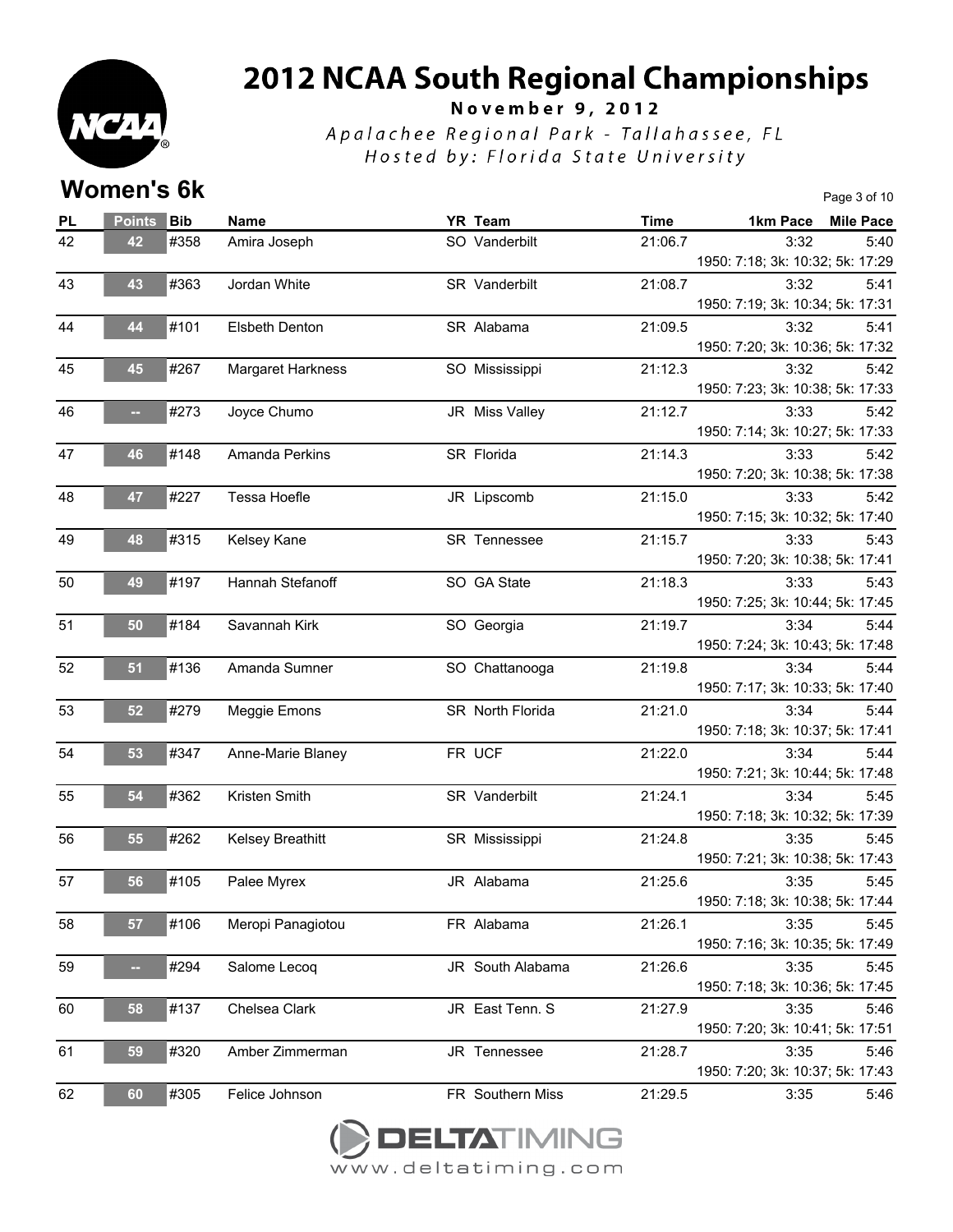

November 9, 2012

Apalachee Regional Park - Tallahassee, FL Hosted by: Florida State University

**Women's 6k** Page 4 of 10

| <b>PL</b> | Points Bib |      | Name                | YR Team           | <b>Time</b> | 1km Pace Mile Pace               |      |
|-----------|------------|------|---------------------|-------------------|-------------|----------------------------------|------|
|           |            |      |                     |                   |             | 1950: 7:31; 3k: 10:47; 5k: 17:49 |      |
| 63        | 61         | #208 | Svenja Meyer        | JR Jacksonville   | 21:31.5     | 3:36                             | 5:47 |
|           |            |      |                     |                   |             | 1950: 7:24; 3k: 17:54; 5k: 21:31 |      |
| 64        | 62         | #309 | Krista Moylan       | SR Southern Miss  | 21:35.2     | 3:36                             | 5:48 |
|           |            |      |                     |                   |             | 1950: 7:30; 3k: 10:48; 5k: 17:49 |      |
| 65        | 63         | #270 | Amy McCrory         | JR Mississippi    | 21:35.3     | 3:36                             | 5:48 |
|           |            |      |                     |                   |             | 1950: 7:22; 3k: 10:43; 5k: 18:01 |      |
| 66        | 64         | #231 | Madelin Talbert     | FR Lipscomb       | 21:36.6     | 3:36                             | 5:48 |
|           |            |      |                     |                   |             | 1950: 7:19; 3k: 10:40; 5k: 18:00 |      |
| 67        | 65         | #228 | Maggie Lawrence     | SO Lipscomb       | 21:37.3     | 3:37                             | 5:48 |
|           |            |      |                     |                   |             | 1950: 7:24; 3k: 10:48; 5k: 18:02 |      |
| 68        | 66         | #204 | Katie Townsend      | SO GA Tech        | 21:37.3     | 3:37                             | 5:48 |
|           |            |      |                     |                   |             | 1950: 7:37; 3k: 10:59; 5k: 18:05 |      |
| 69        | 67         | #104 | Susie Kemper        | FR Alabama        | 21:38.1     | 3:37                             | 5:49 |
|           |            |      |                     |                   |             | 1950: 7:20; 3k: 10:39; 5k: 17:56 |      |
| 70        | 68         | #237 | Louisa Lingley      | SR Memphis        | 21:38.8     | 3:37                             | 5:49 |
|           |            |      |                     |                   |             | 1950: 7:26; 3k: 10:48; 5k: 18:01 |      |
| 71        | 69         | #221 | Lauren Scott        | SO Kennesaw State | 21:39.6     | 3:37                             | 5:49 |
|           |            |      |                     |                   |             | 1950: 7:25; 3k: 10:47; 5k: 17:59 |      |
| 72        | 70         | #194 | Jennifer Rubel      | JR GA State       | 21:44.6     | 3:38                             | 5:50 |
|           |            |      |                     |                   |             | 1950: 7:26; 3k: 10:46; 5k: 17:57 |      |
| 73        | 71         | #336 | Kate Brown          | JR UAB            | 21:45.0     | 3:38                             | 5:50 |
|           |            |      |                     |                   |             | 1950: 7:26; 3k: 10:47; 5k: 18:01 |      |
| 74        | 72         | #122 | Ashley Botham       | SR Belmont        | 21:45.4     | 3:38                             | 5:51 |
|           |            |      |                     |                   |             | 1950: 7:30; 3k: 10:55; 5k: 18:10 |      |
| 75        | 73         | #199 | Mary Kate DuBard    | SR GA Tech        | 21:45.8     | 3:38                             | 5:51 |
|           |            |      |                     |                   |             | 1950: 7:28; 3k: 10:54; 5k: 18:05 |      |
| 76        | 74         | #178 | Stella Christoforou | SO Georgia        | 21:46.3     | 3:38                             | 5:51 |
|           |            |      |                     |                   |             | 1950: 7:21; 3k: 10:43; 5k: 18:01 |      |
| 77        | 75         | #139 | Katie Hirko         | FR East Tenn. S   | 21:46.5     | 3:38                             | 5:51 |
|           |            |      |                     |                   |             | 1950: 7:28; 3k: 10:52; 5k: 18:06 |      |
| 78        | 76         | #144 | Shelby Davidson     | FR Florida        |             | 21:46.8<br>3:38                  | 5:51 |
|           |            |      |                     |                   |             | 1950: 7:21; 3k: 10:44; 5k: 18:02 |      |
| 79        | 77         | #225 | Minna Fields        | SO Lipscomb       | 21:48.1     | 3:38                             | 5:51 |
|           |            |      |                     |                   |             | 1950: 7:19; 3k: 10:46; 5k: 18:04 |      |
| 80        | 78         | #258 | Jodie McGuff        | SO Miss State     | 21:48.5     | 3:38                             | 5:51 |
|           |            |      |                     |                   |             | 1950: 7:27; 3k: 10:51; 5k: 18:07 |      |
| 81        | 79         | #132 | Teghan Henderson    | FR Chattanooga    | 21:50.1     | 3:39                             | 5:52 |
|           |            |      |                     |                   |             | 1950: 7:24; 3k: 10:51; 5k: 18:05 |      |
| 82        | 80         | #107 | Analisa Patrick     | FR Alabama        | 21:50.2     | 3:39                             | 5:52 |
|           |            |      |                     |                   |             | 1950: 7:23; 3k: 10:47; 5k: 18:08 |      |

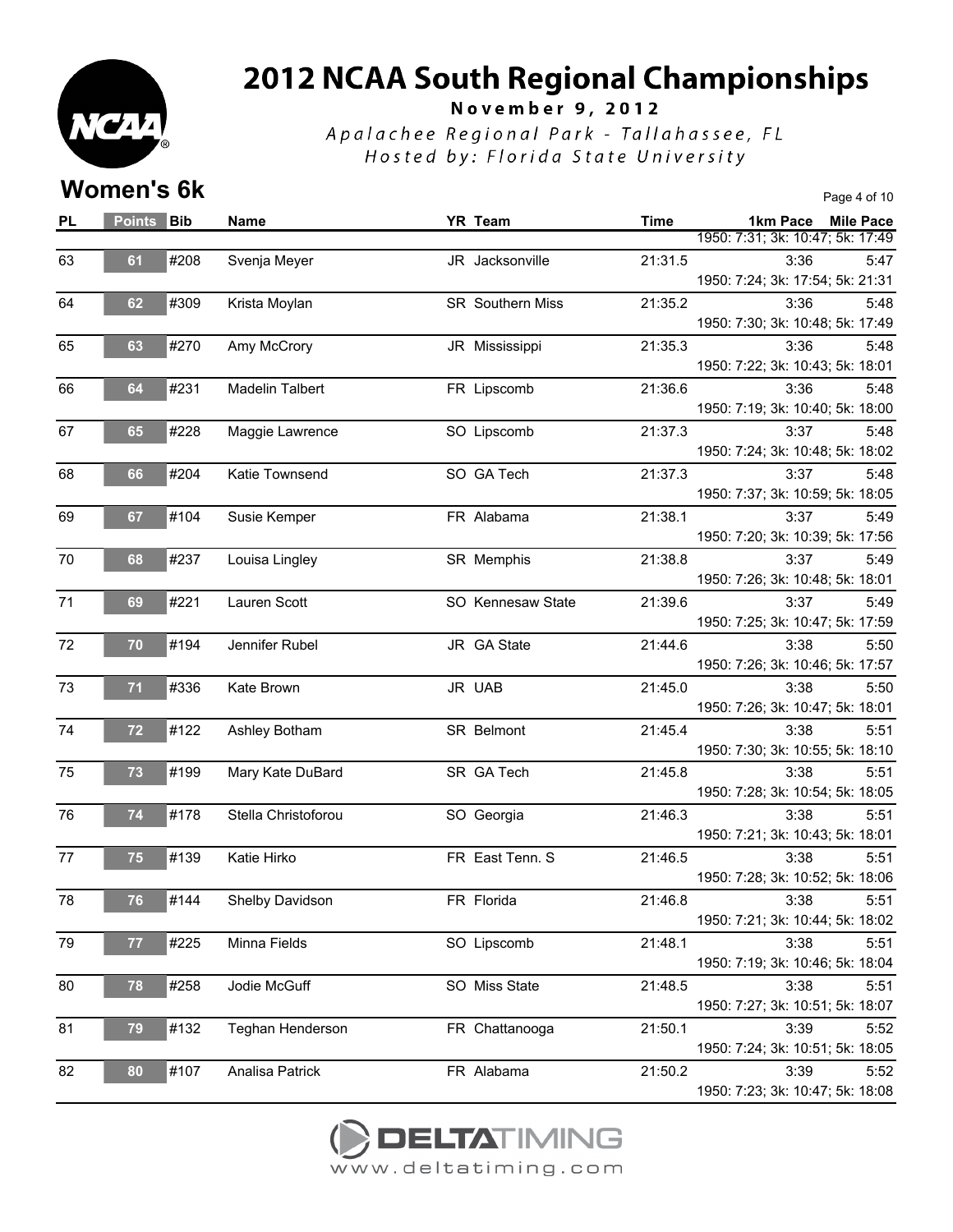

November 9, 2012

Apalachee Regional Park - Tallahassee, FL Hosted by: Florida State University

#### **Women's 6k**

| Page 5 of 10 |  |  |
|--------------|--|--|
|              |  |  |

| <b>PL</b> | Points Bib |      | Name                | YR Team           | <b>Time</b> | 1km Pace Mile Pace               |
|-----------|------------|------|---------------------|-------------------|-------------|----------------------------------|
| 83        | 81         | #285 | Alessandra Valdes   | FR North Florida  | 21:50.5     | 3:39<br>5:52                     |
|           |            |      |                     |                   |             | 1950: 7:23; 3k: 10:47; 5k: 18:05 |
| 84        | 82         | #201 | Kaylee Isaacs       | FR GA Tech        | 21:53.9     | 3:39<br>5:53                     |
|           |            |      |                     |                   |             | 1950: 7:35; 3k: 11:01; 5k: 18:10 |
| 85        | 83         | #241 | Nandia Taylor       | JR Memphis        | 21:54.1     | 3:39<br>5:53                     |
|           |            |      |                     |                   |             | 1950: 7:28; 3k: 10:53; 5k: 18:14 |
| 86        | 84         | #286 | Holly Benson        | SR Samford        | 21:55.6     | 3:40<br>5:53                     |
|           |            |      |                     |                   |             | 1950: 7:28; 3k: 10:53; 5k: 18:13 |
| 87        | 85         | #259 | Emma Neigel         | SO Miss State     | 21:55.9     | 3:40<br>5:53                     |
|           |            |      |                     |                   |             | 1950: 7:25; 3k: 10:54; 5k: 18:16 |
| 88        | 86         | #121 | Courtney Bishop     | SR Belmont        |             | 21:56.7<br>3:40<br>5:54          |
|           |            |      |                     |                   |             | 1950: 7:29; 3k: 10:55; 5k: 18:10 |
| 89        | 87         | #333 | Julia Ostendorf     | FR Troy           | 21:56.9     | 3:40<br>5:54                     |
|           |            |      |                     |                   |             | 1950: 7:30; 3k: 10:58; 5k: 18:19 |
| 90        | 88         | #200 | Rachel Hammond      | SO GA Tech        | 21:57.3     | 3:40<br>5:54                     |
|           |            |      |                     |                   |             | 1950: 7:33; 3k: 11:03; 5k: 18:16 |
| 91        | 89         | #280 | Ecaterina Gheorghiu | SR North Florida  | 21:58.4     | 3:40<br>5:54                     |
|           |            |      |                     |                   |             | 1950: 7:25; 3k: 10:53; 5k: 18:15 |
| 92        | 90         | #256 | Katie Huston        | JR Miss State     | 21:59.3     | 3:40<br>5:54                     |
|           |            |      |                     |                   |             | 1950: 7:22; 3k: 10:51; 5k: 18:15 |
| 93        |            | #250 | Lindsi Arrington    | JR Miami          | 21:59.6     | 3:40<br>5:54                     |
|           |            |      |                     |                   |             | 1950: 7:26; 3k: 10:50; 5k: 18:18 |
| 94        | 91         | #192 | Niamh Kearney       | SO GA State       | 21:59.8     | 3:40<br>5:54                     |
|           |            |      |                     |                   |             | 1950: 7:33; 3k: 11:01; 5k: 18:24 |
| 95        | 92         | #102 | Kimberley Ficenec   | FR Alabama        | 22:00.4     | 3:40<br>5:55                     |
|           |            |      |                     |                   |             | 1950: 7:25; 3k: 10:54; 5k: 18:17 |
| 96        | 93         | #230 | Kendra Lobley       | SO Lipscomb       | 22:00.8     | 3:41<br>5:55                     |
|           |            |      |                     |                   |             | 1950: 7:20; 3k: 10:48; 5k: 18:11 |
| 97        | 94         | #316 | Kacey Nobert        | SO Tennessee      | 22:01.8     | 3:41<br>5:55                     |
|           |            |      |                     |                   |             | 1950: 7:24; 3k: 10:49; 5k: 18:13 |
| 98        | 95         | #303 | Kelli Williams      | SO South Florida  | 22:01.9     | 3:41<br>5:55                     |
|           |            |      |                     |                   |             | 1950: 7:28; 3k: 10:54; 5k: 18:19 |
| 99        |            | #119 | Erin Fondren        | SO Auburn         | 22:02.0     | 3:41<br>5:55                     |
|           |            |      |                     |                   |             | 1950: 7:29; 3k: 10:56; 5k: 18:13 |
| 100       | 96         | #292 | Rachel Wooten       | FR Samford        | 22:02.1     | 3:41<br>5:55                     |
|           |            |      |                     |                   |             | 1950: 7:29; 3k: 10:53; 5k: 18:22 |
| 101       |            | #167 | Kelly Perzanowski   | JR Florida Gulf   | 22:02.6     | 3:41<br>5:55                     |
|           |            |      |                     |                   |             | 1950: 7:32; 3k: 10:57; 5k: 18:25 |
| 102       | 97         | #307 | Jocelyn Lockhart    | SR Southern Miss  | 22:04.4     | 3:41<br>5:56                     |
|           |            |      |                     |                   |             | 1950: 7:30; 3k: 10:53; 5k: 18:16 |
| 103       | 98         | #218 | Destiny Jenkins     | FR Kennesaw State | 22:07.0     | 3:42<br>5:56                     |

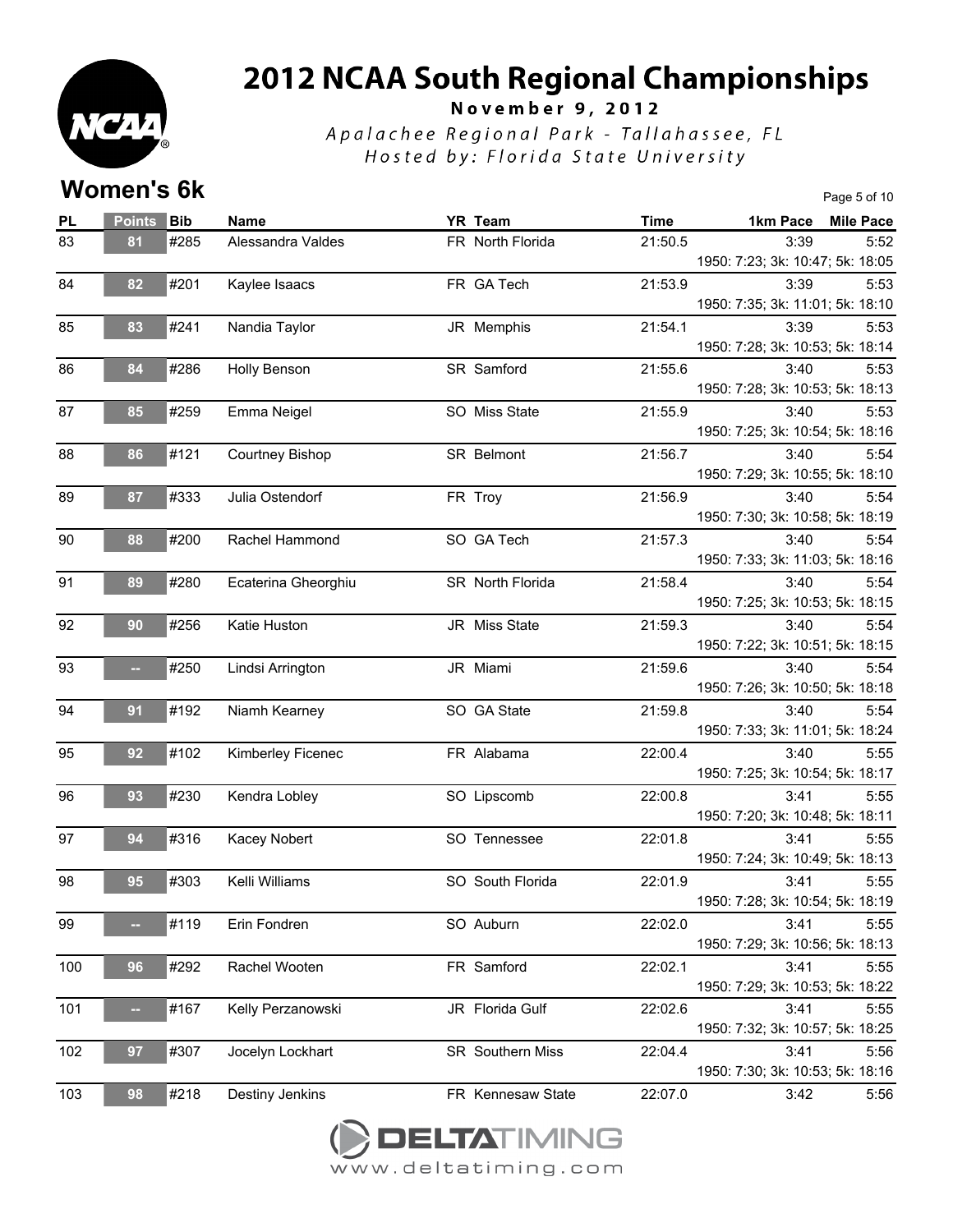

November 9, 2012

Apalachee Regional Park - Tallahassee, FL Hosted by: Florida State University

**Women's 6k** Page 6 of 10

| <b>PL</b> | Points Bib |      | Name                  | YR Team           | <b>Time</b> | 1km Pace Mile Pace               |      |
|-----------|------------|------|-----------------------|-------------------|-------------|----------------------------------|------|
|           |            |      |                       |                   |             | 1950: 7:33; 3k: 10:55; 5k: 18:16 |      |
| 104       | 99         | #134 | Keeley Stewart        | SO Chattanooga    | 22:07.8     | 3:42                             | 5:57 |
|           |            |      |                       |                   |             | 1950: 7:35; 3k: 11:05; 5k: 18:24 |      |
| 105       | 100        | #311 | Chelsea Blaase        | FR Tennessee      | 22:08.4     | 3:42                             | 5:57 |
|           |            |      |                       |                   |             | 1950: 7:25; 3k: 10:53; 5k: 18:19 |      |
| 106       | 101        | #253 | Fabienne Amrhein      | FR Miss State     | 22:10.5     | 3:42                             | 5:57 |
|           |            |      |                       |                   |             | 1950: 7:35; 3k: 11:04; 5k: 18:25 |      |
| 107       | 102        | #235 | Jenny Johnston        | JR Memphis        | 22:12.3     | 3:42                             | 5:58 |
|           |            |      |                       |                   |             | 1950: 7:29; 3k: 10:56; 5k: 18:28 |      |
| 108       | 103        | #125 | Maggie Harahan        | FR Belmont        | 22:15.3     | 3:43                             | 5:59 |
|           |            |      |                       |                   |             | 1950: 7:30; 3k: 11:01; 5k: 18:27 |      |
| 109       | 104        | #255 | Cornelia Griesche     | FR Miss State     |             | 22:17.1<br>3:43                  | 5:59 |
|           |            |      |                       |                   |             | 1950: 7:32; 3k: 11:04; 5k: 18:33 |      |
| 110       | 105        | #277 | Elle Baker            | SO North Florida  | 22:17.6     | 3:43                             | 5:59 |
|           |            |      |                       |                   |             | 1950: 7:30; 3k: 11:03; 5k: 18:40 |      |
| 111       | 106        | #233 | Alisha Fitch          | JR Memphis        | 22:18.9     | 3:44                             | 5:59 |
|           |            |      |                       |                   |             | 1950: 7:36; 3k: 11:05; 5k: 18:30 |      |
| 112       | 107        | #202 | Caroline Kissel       | FR GA Tech        | 22:20.1     | 3:44                             | 6:00 |
|           |            |      |                       |                   |             | 1950: 7:36; 3k: 11:03; 5k: 18:31 |      |
| 113       | 108        | #287 | Frances Bernard       | SO Samford        | 22:20.4     | 3:44                             | 6:00 |
|           |            |      |                       |                   |             | 1950: 7:34; 3k: 11:03; 5k: 18:35 |      |
| 114       | 109        | #219 | <b>Heather Morris</b> | JR Kennesaw State | 22:20.4     | 3:44                             | 6:00 |
|           |            |      |                       |                   |             | 1950: 7:36; 3k: 11:06; 5k: 18:28 |      |
| 115       | 110        | #281 | Alexis Irwin          | FR North Florida  | 22:23.1     | 3:44                             | 6:01 |
|           |            |      |                       |                   |             | 1950: 7:32; 3k: 11:04; 5k: 18:40 |      |
| 116       | 111        | #198 | Allison Brackin       | FR GA Tech        | 22:25.0     | 3:45                             | 6:01 |
|           |            |      |                       |                   |             | 1950: 7:55; 3k: 11:32; 5k: 18:46 |      |
| 117       | 112        | #135 | Kathryn Stuart        | JR Chattanooga    | 22:27.8     | 3:45                             | 6:02 |
|           |            |      |                       |                   |             | 1950: 7:41; 3k: 11:14; 5k: 18:39 |      |
| 118       |            | #166 | <b>Barrie Cohen</b>   | SR Florida Gulf   | 22:29.8     | 3:45                             | 6:02 |
|           |            |      |                       |                   |             | 1950: 7:30; 3k: 11:02; 5k: 18:39 |      |
| 119       | 113        | #348 | <b>Heather Classe</b> | FR UCF            |             | 22:30.7<br>3:46                  | 6:03 |
|           |            |      |                       |                   |             | 1950: 7:38; 3k: 11:09; 5k: 18:41 |      |
| 120       | 114        | #205 | Katie Vance           | SR GA Tech        | 22:32.6     | 3:46                             | 6:03 |
|           |            |      |                       |                   |             | 1950: 7:34; 3k: 11:04; 5k: 18:34 |      |
| 121       | 115        | #216 | Greciana Cooper       | FR Kennesaw State | 22:32.7     | 3:46                             | 6:03 |
|           |            |      |                       |                   |             | 1950: 7:38; 3k: 11:07; 5k: 18:40 |      |
| 122       | 116        | #111 | Artrailia LeSane      | FR Alabama State  | 22:34.1     | 3:46                             | 6:04 |
|           |            |      |                       |                   |             | 1950: 7:29; 3k: 11:07; 5k: 18:53 |      |
| 123       | 117        | #319 | Nijgia Snapp          | JR Tennessee      | 22:34.6     | 3:46                             | 6:04 |
|           |            |      |                       |                   |             | 1950: 7:34; 3k: 11:07; 5k: 18:55 |      |

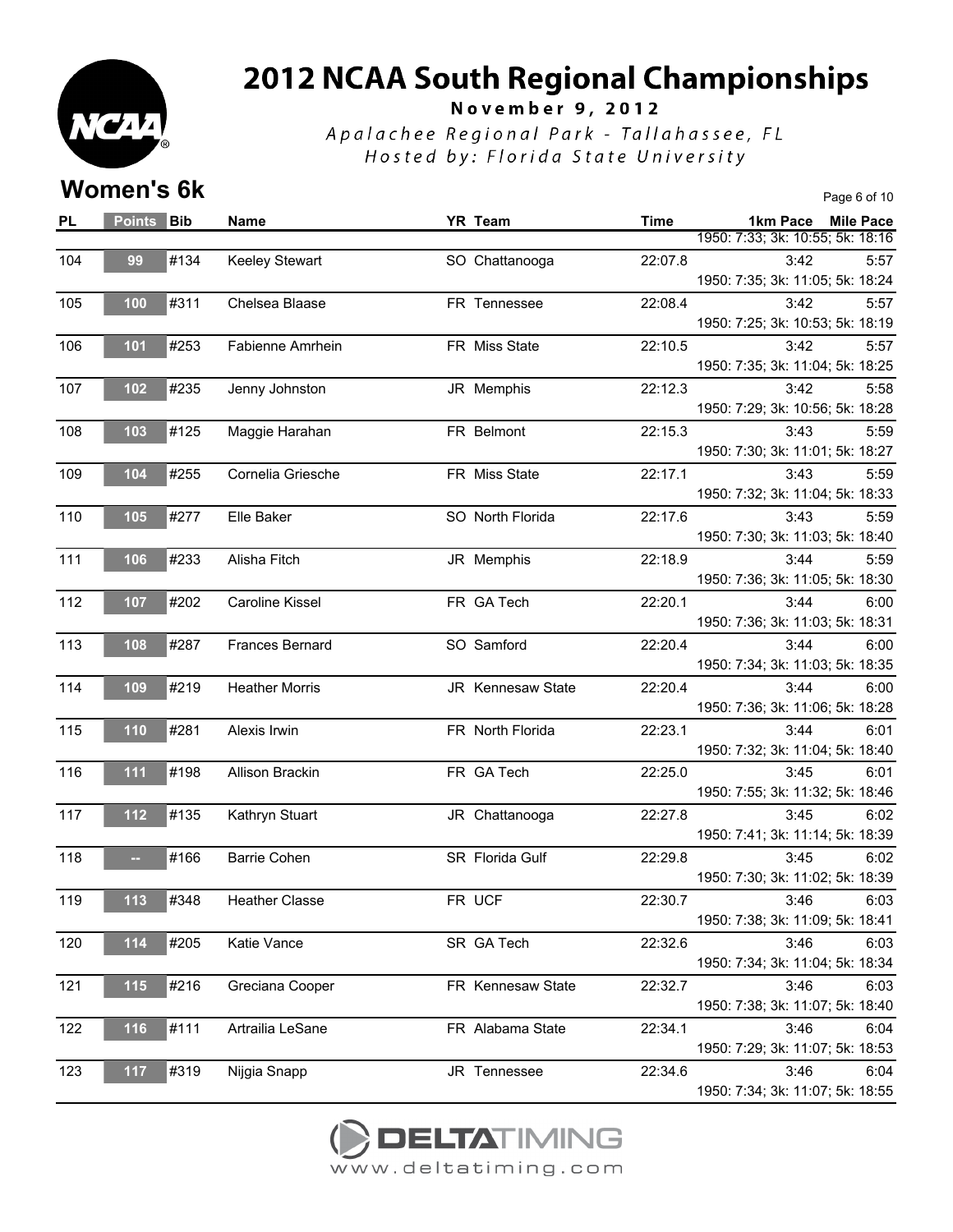

November 9, 2012

Apalachee Regional Park - Tallahassee, FL Hosted by: Florida State University

#### **Women's 6k** Page 7 of 10

| <b>PL</b> | Points Bib |      | Name                  | YR Team             | <b>Time</b> | 1km Pace Mile Pace                       |      |
|-----------|------------|------|-----------------------|---------------------|-------------|------------------------------------------|------|
| 124       | 118        | #224 | Missy Dowd            | JR Lipscomb         | 22:34.8     | 3:46                                     | 6:04 |
|           |            |      |                       |                     |             | 1950: 7:31; 3k: 11:07; 5k: 18:41         |      |
| 125       |            | #120 | Xiamar Richards       | JR Austin Peay      | 22:36.2     | 3:46                                     | 6:04 |
|           |            |      |                       |                     |             | 1950: 7:24; 3k: 10:58; 5k: 18:44         |      |
| 126       | 119        | #284 | Allison Spiegel       | JR North Florida    | 22:36.8     | 3:47                                     | 6:04 |
|           |            |      |                       |                     |             | 1950: 7:33; 3k: 11:05; 5k: 18:43         |      |
| 127       |            | #251 | Alaine Tate           | JR Miami            | 22:39.8     | 3:47                                     | 6:05 |
|           |            |      |                       |                     |             | 1950: 7:29; 3k: 11:11; 5k: 18:51         |      |
| 128       | 120        | #314 | Amirah Johnson        | SO Tennessee        | 22:40.1     | 3:47                                     | 6:05 |
|           |            |      |                       |                     |             | 1950: 7:31; 3k: 11:07; 5k: 18:47         |      |
| 129       | 121        | #153 | Simone Durden         | SO Florida A&M      | 22:43.9     | 3:48                                     | 6:06 |
|           |            |      |                       |                     |             | 1950: 7:38; 3k: 11:12; 5k: 18:54         |      |
| 130       | $122$      | #127 | Jessie Wynn           | FR Belmont          | 22:44.7     | 3:48                                     | 6:06 |
|           |            |      |                       |                     |             | 1950: 7:37; 3k: 11:15; 5k: 18:55         |      |
| 131       |            | #211 | Kailey Jensen         | SR Jacks. State     | 22:44.9     | 3:48                                     | 6:06 |
|           |            |      |                       |                     |             | 1950: 7:39; 3k: 11:16; 5k: 18:56         |      |
| 132       | 123        | #207 | Morgan Keel           | SR Jacksonville     | 22:45.1     | 3:48                                     | 6:07 |
|           |            |      |                       |                     |             | 1950: 7:53; 3k: 11:24; 5k: 19:00         |      |
| 133       | 124        | #346 | Shelby Blaes          | SO UCF              | 22:45.9     | 3:48                                     | 6:07 |
|           |            |      |                       |                     |             | 1950: 7:39; 3k: 11:13; 5k: 18:51         |      |
| 134       | 125        | #334 | Morgan Paulson        | SR Troy             | 22:46.1     | 3:48                                     | 6:07 |
|           |            |      |                       |                     |             | 1950: 7:55; 3k: 11:32; 5k: 18:58         |      |
| 135       | 126        | #165 | Chloe Sell            | FR Florida Atlantic | 22:47.0     | 3:48                                     | 6:07 |
|           |            |      |                       |                     |             | 1950: 7:39; 3k: 11:15; 5k: 18:51         |      |
| 136       | 127        | #140 | Lisa Pallotta         | FR East Tenn. S     | 22:54.0     | 3:49                                     | 6:09 |
|           |            |      |                       |                     |             | 1950: 7:45; 3k: 11:27; 5k: 19:11         |      |
| 137       | 128        | #115 | Kimberly Wedderburn   | FR Alabama State    | 22:54.8     | 3:50                                     | 6:09 |
|           |            |      |                       |                     |             | 1950: 7:34; 3k: 11:17; 5k: 19:12         |      |
| 138       | 129        | #191 | Alison Bishop         | SR GA State         | 22:57.1     | 3:50                                     | 6:10 |
|           |            |      |                       |                     |             | 1950: 7:58; 3k: 11:36; 5k: 19:09         |      |
| 139       |            | #328 | Amanda Wardlaw        | SR TN - Martin      | 22:58.5     | 3:50                                     | 6:10 |
|           |            |      |                       |                     |             | 1950: 7:38; 3k: 11:14; 5k: 18:59         |      |
| 140       | 130        | #113 | Paige Rankin          | FR Alabama State    | 22:59.2     | 3:50<br>1950: 7:30; 3k: 11:07; 5k: 18:54 | 6:10 |
|           |            |      |                       |                     |             |                                          |      |
| 141       | 131        | #245 | Lena Hamvas           | JR Mercer           | 23:00.0     | 3:50<br>1950: 7:57; 3k: 11:29; 5k: 19:01 | 6:11 |
|           |            | #352 |                       |                     |             |                                          |      |
| 142       | 132        |      | <b>Caroline Pauls</b> | FR UCF              | 23:00.7     | 3:51<br>1950: 7:39; 3k: 11:17; 5k: 19:07 | 6:11 |
| 143       |            | #238 | Meagan Nichols        | JR Memphis          | 23:02.3     | 3:51                                     | 6:11 |
|           | 133        |      |                       |                     |             | 1950: 7:43; 3k: 11:23; 5k: 19:05         |      |
| 144       | 134        | #196 |                       | JR GA State         | 23:03.7     | 3:51                                     | 6:12 |
|           |            |      | Anna Sinclair         |                     |             |                                          |      |

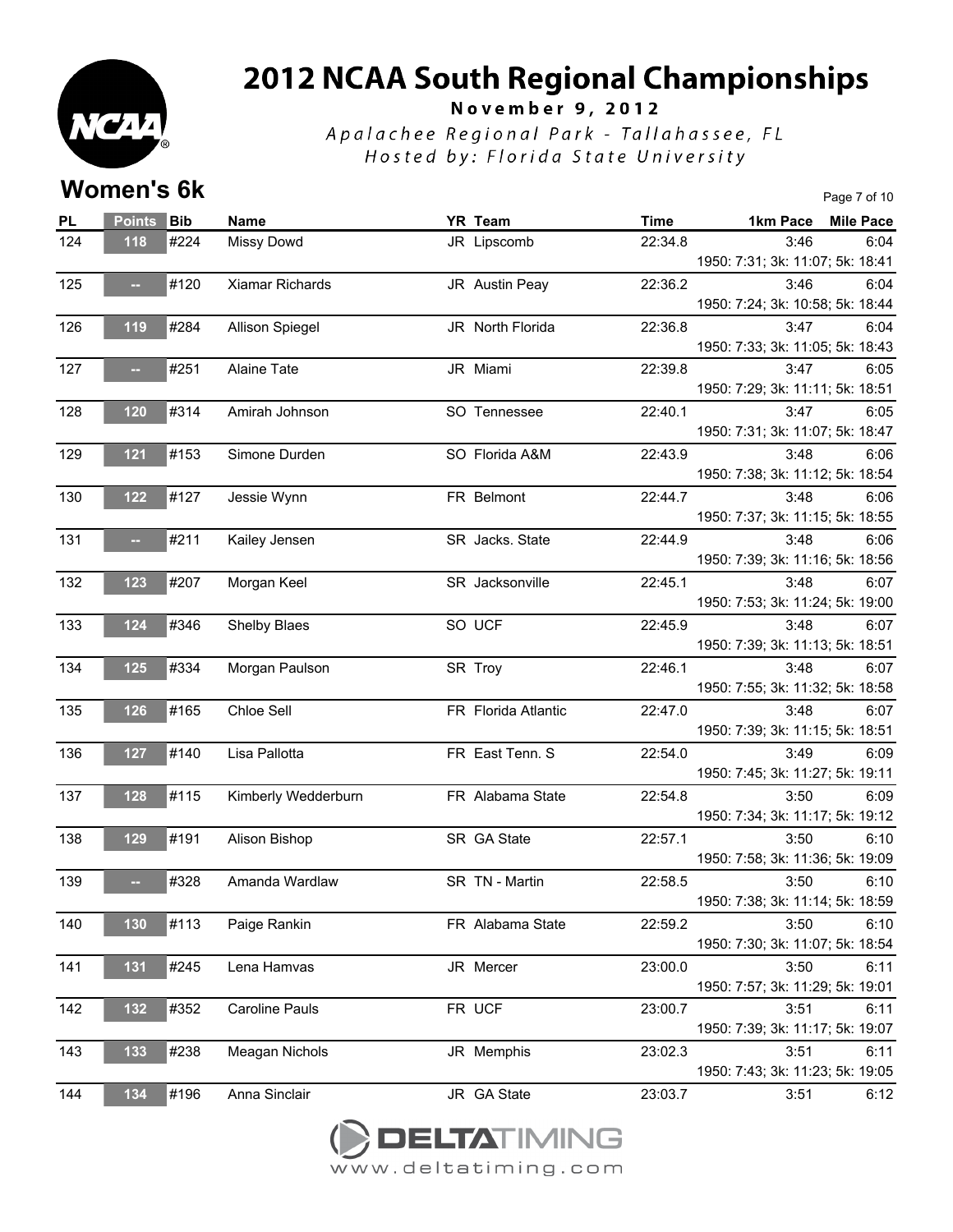

November 9, 2012

Apalachee Regional Park - Tallahassee, FL Hosted by: Florida State University

**Women's 6k** Page 8 of 10

| <b>PL</b> | Points Bib |      | Name                 | YR Team                 | <b>Time</b> | 1km Pace Mile Pace               |      |
|-----------|------------|------|----------------------|-------------------------|-------------|----------------------------------|------|
|           |            |      |                      |                         |             | 1950: 7:57; 3k: 11:36; 5k: 19:10 |      |
| 145       | 135        | #142 | Melissa Peters       | SR East Tenn. S         | 23:04.5     | 3:51                             | 6:12 |
|           |            |      |                      |                         |             | 1950: 7:54; 3k: 11:30; 5k: 19:16 |      |
| 146       |            | #276 | Winny Tanui          | JR Miss Valley          | 23:06.7     | 3:52                             | 6:12 |
|           |            |      |                      |                         |             | 1950: 7:35; 3k: 11:16; 5k: 19:05 |      |
| 147       | 136        | #210 | Amalia Vogler        | SR Jacksonville         | 23:08.2     | 3:52                             | 6:13 |
|           |            |      |                      |                         |             | 1950: 7:54; 3k: 11:29; 5k: 19:15 |      |
| 148       | 137        | #141 | Jessica Palmer       | FR East Tenn. S         | 23:08.7     | 3:52                             | 6:13 |
|           |            |      |                      |                         |             | 1950: 7:56; 3k: 11:31; 5k: 19:10 |      |
| 149       | 138        | #157 | Effiey Kosgei        | FR Florida A&M          | 23:09.2     | 3:52                             | 6:13 |
|           |            |      |                      |                         |             | 1950: 7:47; 3k: 11:21; 5k: 19:04 |      |
| 150       | 139        | #156 | Chandelic Jackson    | JR Florida A&M          |             | 23:10.1<br>3:52                  | 6:13 |
|           |            |      |                      |                         |             | 1950: 7:54; 3k: 11:32; 5k: 19:14 |      |
| 151       | 140        | #325 | <b>Beth Miller</b>   | SR TN Tech              | 23:10.7     | 3:52                             | 6:13 |
|           |            |      |                      |                         |             | 1950: 7:55; 3k: 11:30; 5k: 19:14 |      |
| 152       | 141        | #297 | Rachael James        | SR South Florida        | 23:11.8     | 3:52                             | 6:14 |
|           |            |      |                      |                         |             | 1950: 7:50; 3k: 11:36; 5k: 19:21 |      |
|           |            | #130 |                      |                         |             | 3:53                             | 6:14 |
| 153       | 142        |      | Morgan Buchanan      | JR Chattanooga          | 23:14.0     | 1950: 8:08; 3k: 11:44; 5k: 19:22 |      |
|           |            |      |                      |                         |             |                                  |      |
| 154       | 143        | #296 | <b>Bethany Evans</b> | FR South Florida        | 23:14.9     | 3:53                             | 6:15 |
|           |            |      |                      |                         |             | 1950: 7:43; 3k: 11:25; 5k: 19:12 |      |
| 155       | 144        | #247 | Kami Orrender        | FR Mercer               | 23:15.0     | 3:53                             | 6:15 |
|           |            |      |                      |                         |             | 1950: 7:57; 3k: 11:32; 5k: 19:19 |      |
| 156       | 145        | #123 | Jessica Duble        | SR Belmont              | 23:19.1     | 3:54                             | 6:16 |
|           |            |      |                      |                         |             | 1950: 7:50; 3k: 11:31; 5k: 19:16 |      |
| 157       | 146        | #345 | Amy Ankli            | FR UCF                  | 23:20.6     | 3:54                             | 6:16 |
|           |            |      |                      |                         |             | 1950: 7:43; 3k: 11:29; 5k: 19:19 |      |
| 158       | 147        | #161 | Tara Cripe           | SO Florida Atlantic     | 23:23.2     | 3:54                             | 6:17 |
|           |            |      |                      |                         |             | 1950: 7:59; 3k: 11:40; 5k: 19:26 |      |
| 159       | 148        | #308 | Kara Moylan          | <b>SR</b> Southern Miss | 23:25.3     | 3:55                             | 6:17 |
|           |            |      |                      |                         |             | 1950: 8:00; 3k: 11:31; 5k: 19:23 |      |
| 160       |            | #213 | Taylor Uebersetzig   | FR Jacks. State         |             | 23:25.4<br>3:55                  | 6:17 |
|           |            |      |                      |                         |             | 1950: 7:59; 3k: 11:38; 5k: 19:28 |      |
| 161       | 149        | #354 | Amelia Williams      | SO UCF                  | 23:27.1     | 3:55                             | 6:18 |
|           |            |      |                      |                         |             | 1950: 7:40; 3k: 11:22; 5k: 19:20 |      |
| 162       | 150        | #331 | <b>Haley Davies</b>  | JR Troy                 | 23:34.7     | 3:56                             | 6:20 |
|           |            |      |                      |                         |             | 1950: 7:59; 3k: 11:40; 5k: 19:30 |      |
| 163       | 151        | #340 | Kristie Leybourne    | SO UAB                  | 23:38.2     | 3:57                             | 6:21 |
|           |            |      |                      |                         |             | 1950: 7:51; 3k: 11:38; 5k: 19:34 |      |
|           |            |      |                      |                         |             |                                  |      |
| 164       | 152        | #337 | Rachel Harley        | JR UAB                  | 23:39.8     | 3:57                             | 6:21 |
|           |            |      |                      |                         |             | 1950: 7:57; 3k: 11:42; 5k: 19:39 |      |

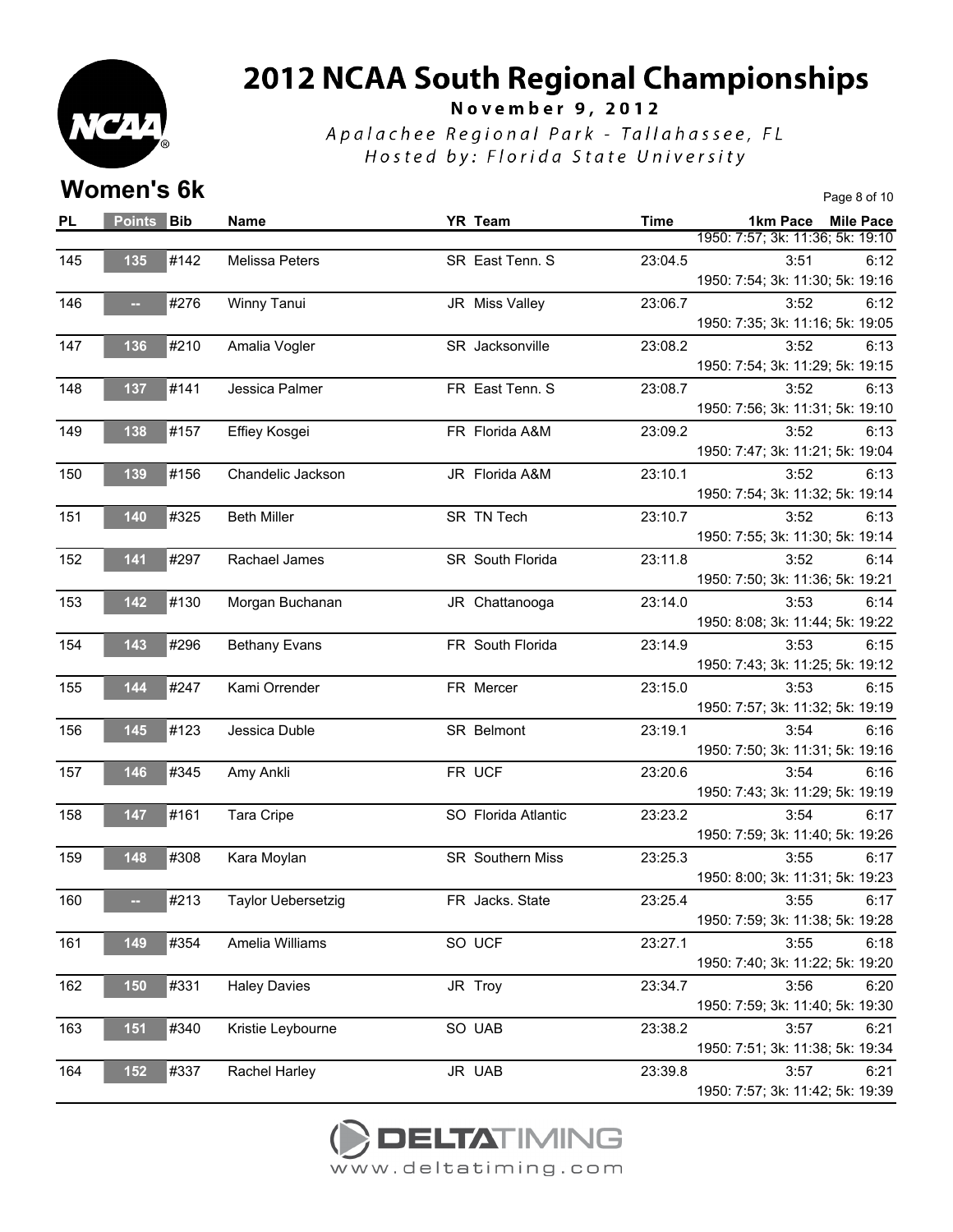

November 9, 2012

Apalachee Regional Park - Tallahassee, FL Hosted by: Florida State University

**Women's 6k** Page 9 of 10

| <b>PL</b> | <b>Points</b> | Bib  | <b>Name</b>       | YR Team             | <b>Time</b> | 1km Pace Mile Pace               |
|-----------|---------------|------|-------------------|---------------------|-------------|----------------------------------|
| 165       | 153           | #351 | Jessica Pachay    | SR UCF              | 23:43.2     | 3:58<br>6:22                     |
|           |               |      |                   |                     |             | 1950: 7:44; 3k: 11:30; 5k: 19:31 |
| 166       | 154           | #114 | Soyong Smith      | JR Alabama State    | 23:44.2     | 3:58<br>6:22                     |
|           |               |      |                   |                     |             | 1950: 7:49; 3k: 11:37; 5k: 19:48 |
| 167       | 155           | #321 | Rebecca Cline     | JR TN Tech          | 23:49.1     | 3:59<br>6:24                     |
|           |               |      |                   |                     |             | 1950: 7:56; 3k: 11:40; 5k: 19:44 |
| 168       | 156           | #154 | Zenia George      | JR Florida A&M      | 23:49.7     | 3:59<br>6:24                     |
|           |               |      |                   |                     |             | 1950: 8:01; 3k: 11:48; 5k: 19:47 |
| 169       | 157           | #214 | Andzelika Bobrova | FR Kennesaw State   | 23:51.4     | 3:59<br>6:24                     |
|           |               |      |                   |                     |             | 1950: 8:07; 3k: 11:59; 5k: 20:01 |
| 170       | 158           | #295 | Kayla Bratcher    | JR South Florida    | 23:53.0     | 6:25<br>3:59                     |
|           |               |      |                   |                     |             | 1950: 7:59; 3k: 11:47; 5k: 19:42 |
| 171       |               | #212 | Kevyn Tracy       | JR Jacks. State     | 23:53.1     | 3:59<br>6:25                     |
|           |               |      |                   |                     |             | 1950: 7:52; 3k: 11:36; 5k: 19:46 |
| 172       | 159           | #159 | Megan Bary        | JR Florida Atlantic | 23:57.0     | 4:00<br>6:26                     |
|           |               |      |                   |                     |             | 1950: 8:04; 3k: 11:50; 5k: 19:54 |
| 173       |               | #329 | Hannah Wolters    | JR TN - Martin      | 24:00.4     | 6:27<br>4:00                     |
|           |               |      |                   |                     |             | 1950: 7:51; 3k: 11:38; 5k: 19:45 |
| 174       | 160           | #298 | Leandra Munson    | FR South Florida    | 24:01.1     | 4:01<br>6:27                     |
|           |               |      |                   |                     |             | 1950: 7:56; 3k: 11:44; 5k: 19:53 |
| 175       | 161           | #206 | Sarah Bailey      | SO Jacksonville     | 24:04.1     | 4:01<br>6:28                     |
|           |               |      |                   |                     |             | 1950: 8:03; 3k: 11:47; 5k: 20:01 |
| 176       | 162           | #155 | Clarricia Golden  | JR Florida A&M      | 24:05.2     | 4:01<br>6:28                     |
|           |               |      |                   |                     |             | 1950: 8:01; 3k: 11:51; 5k: 19:58 |
| 177       | 163           | #160 | Kathryn CoDyre    | FR Florida Atlantic | 24:08.4     | 4:02<br>6:29                     |
|           |               |      |                   |                     |             | 1950: 8:08; 3k: 11:57; 5k: 20:05 |
| 178       | 164           | #299 | Robyn Oakley      | SR South Florida    | 24:12.9     | 4:03<br>6:30                     |
|           |               |      |                   |                     |             | 1950: 7:59; 3k: 11:50; 5k: 20:06 |
| 179       | 165           | #248 | Lia Sewell        | FR Mercer           | 24:19.5     | 4:04<br>6:32                     |
|           |               |      |                   |                     |             | 1950: 7:59; 3k: 11:40; 5k: 20:02 |
| 180       | 166           | #323 | Landry Loving     | FR TN Tech          | 24:22.4     | 6:33<br>4:04                     |
|           |               |      |                   |                     |             | 1950: 8:11; 3k: 12:02; 5k: 20:17 |
| 181       | 167           | #151 | Ariel Allen       | JR Florida A&M      | 24:25.4     | 4:05<br>6:33                     |
|           |               |      |                   |                     |             | 1950: 8:08; 3k: 11:57; 5k: 20:13 |
| 182       |               | #293 | Alivia Bryars     | FR South Alabama    | 24:31.5     | 4:06<br>6:35                     |
|           |               |      |                   |                     |             | 1950: 8:10; 3k: 12:03; 5k: 20:24 |
| 183       | 168           | #163 | Hannah Neustadt   | FR Florida Atlantic | 24:34.9     | 4:06<br>6:36                     |
|           |               |      |                   |                     |             | 1950: 8:17; 3k: 12:13; 5k: 20:31 |
| 184       | 169           | #112 | Jerrica Mahone    | SO Alabama State    | 24:41.7     | 4:07<br>6:38                     |
|           |               |      |                   |                     |             | 1950: 8:15; 3k: 12:15; 5k: 20:45 |
| 185       | 170           | #327 | Peri Winborne     | JR TN Tech          | 24:51.3     | 4:09<br>6:40                     |